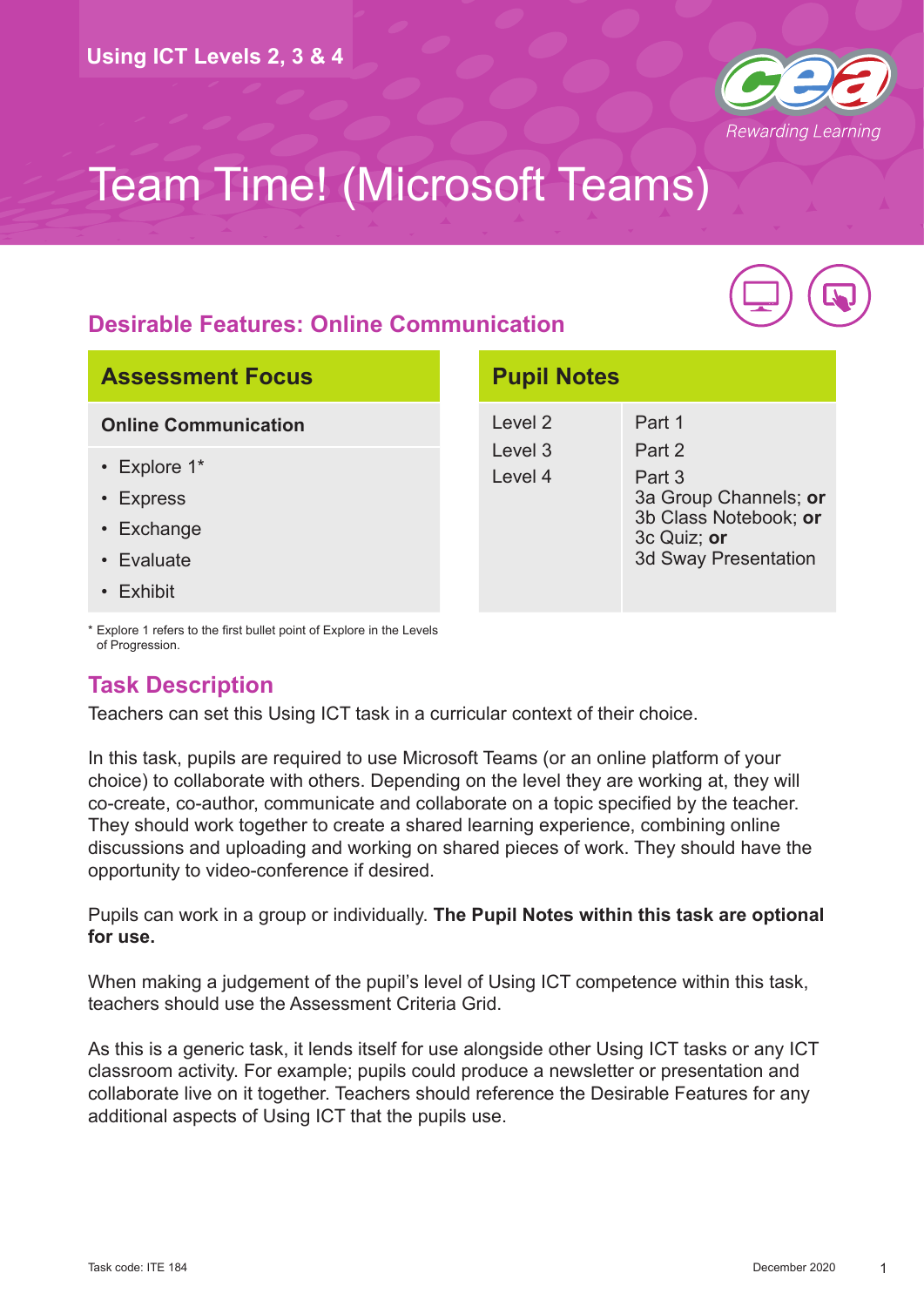

#### **Prior Knowledge/Experience**

**Depending on the level at which they are working**, pupils should have some experience in:

- Using Office 365 applications particularly Microsoft Teams, Collaboration Space with Class Notebook, PowerPoint, Sway, Outlook, Word;
- Taking photographs and saving to specific locations. Eg OneDrive, iPad camera roll;
- Uploading work to a digital portfolio such as Microsoft Teams;
- Posting and replying to messages within Teams;
- Adding 'comments' to a piece of work through Office 365;
- Knowledge of how to 'turn in' a piece of work;
- Sharing a piece of work for collaboration through email;
- Working together in real time on a shared document;
- Knowing how to stay safe online.

#### **Resources**

Suitable software such as:

• Microsoft Teams and Office 365 suite

Other resources

- ThinkUKnow, Childnet
- Whiteboard within Meet

#### **Managing the Task – Teacher Guidance and activity suggestions**

You will need to create a Microsoft Team for your class and generate a class 'join code'.

Depending on the age and experience of your pupils, you can add channels and relevant topic content and what you ask the pupils to contribute to, or create, will depend on the level at which you are pitching your activity.

The children should all join the Team.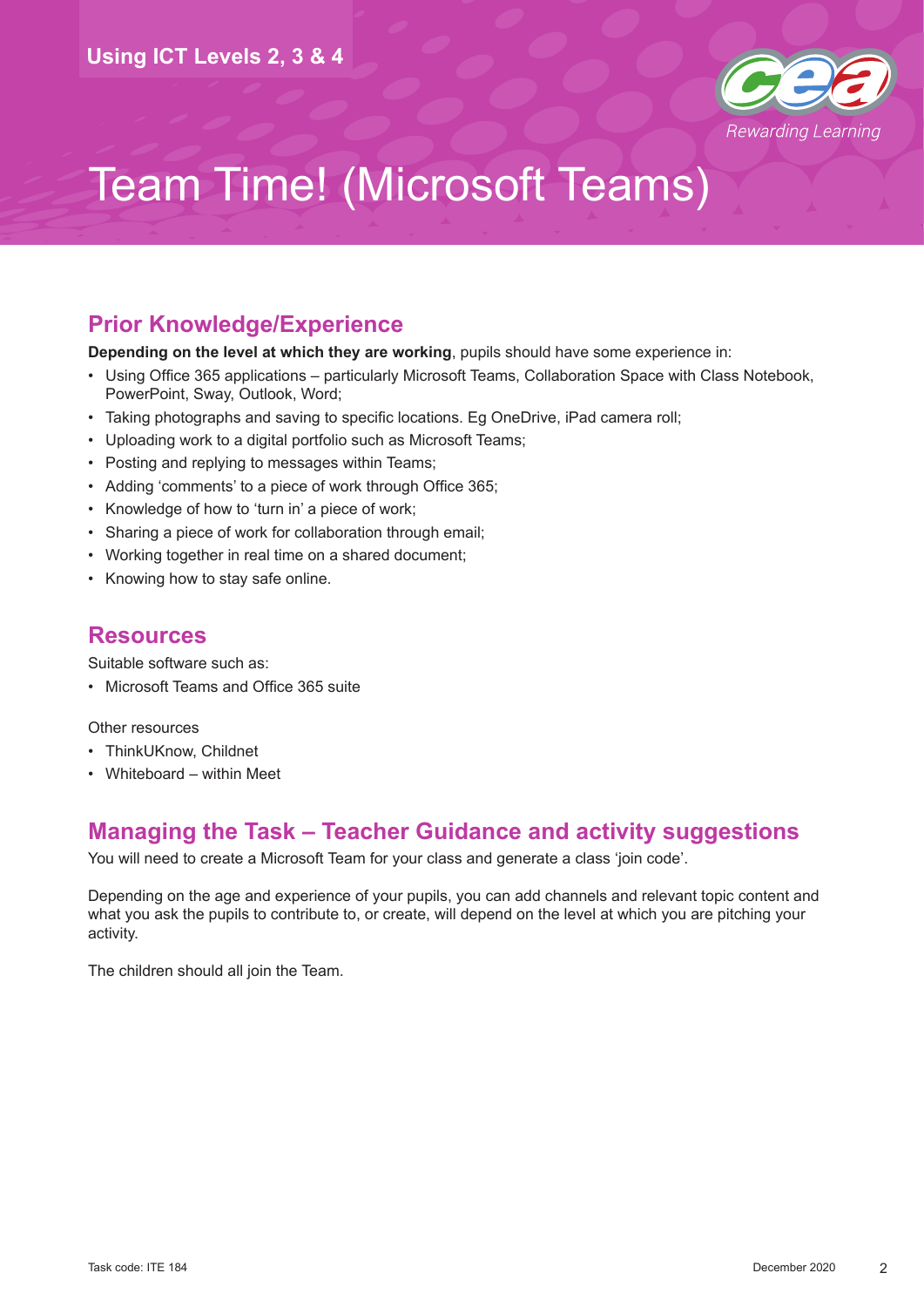

#### Teacher notes and activity *suggestions* appropriate **at this level:**

• The teacher should create an assignment. This can be a set of instructions for the children. **For example**, ask the children to make a digital poster using a suitable app or make a collage and take a photograph of it. The children should already know how to upload to a Teams assignment from the camera roll of the iPad or from the documents on a PC.

#### **OR**

• Children can complete an online quiz set by the teacher. This should be created by the teacher in Microsoft Forms and then set up as an Assignment within Teams.

#### **Part 1: Level 2 Part 2: Level 3 Part 3: Level 4**

#### Teacher notes and activity *suggestions* appropriate **at this level:**

- Teachers should add relevant content to the Team Channels. This could be sub-sections of topic areas (*for example Viking Houses; Viking Longships; Viking Clothing; or Who I am; My Local Community; My School*). These channels will provide information for the children to help them with their presentation and also allow for discussions.
- Group work the teacher should set up a channel **for each group** within the Team. This shared space will enable the children to communicate and develop ideas through discussion and upload their work to the channel files area. Pupils can work together on the same files to modify and improve their work.

#### Teacher notes and activity *suggestions* appropriate **at this level:**

- Group work developing on from Level 3, the teacher should set up a channel **for each group** within the Team. This shared space will enable the children to communicate and develop ideas through discussion and upload their work to the channel files area. Pupils can work together on the same files to modify and improve their work. They should work with a wider range of shared documents to enhance the work to Level 4.
- The Class Notebook activity within OneNote will require the teacher to set up a Class Notebook in the Team for the children. You will find this in the General tab.
- The Collaboration Space can be used by everyone in a class, and all children can read or write on anything in this part of the notebook. Teachers and pupils can also create new sections and pages. The teacher should add relevant topic information to the Content Library and activity instructions within the Collaboration Space. This should be set up before the children start the task. There is a section within *Collaboration Space* giving instructions for use called 'Using the Collaboration Space.'
- The teacher should set up an initial brain storming activity in the class notebook to enable the pupils to share ideas at the beginning.

*Teachers may wish to complete the certified Microsoft Educator course on Class Notebook before using this activity.* 

<https://education.microsoft.com/en-us/course/e597ca7b/overview>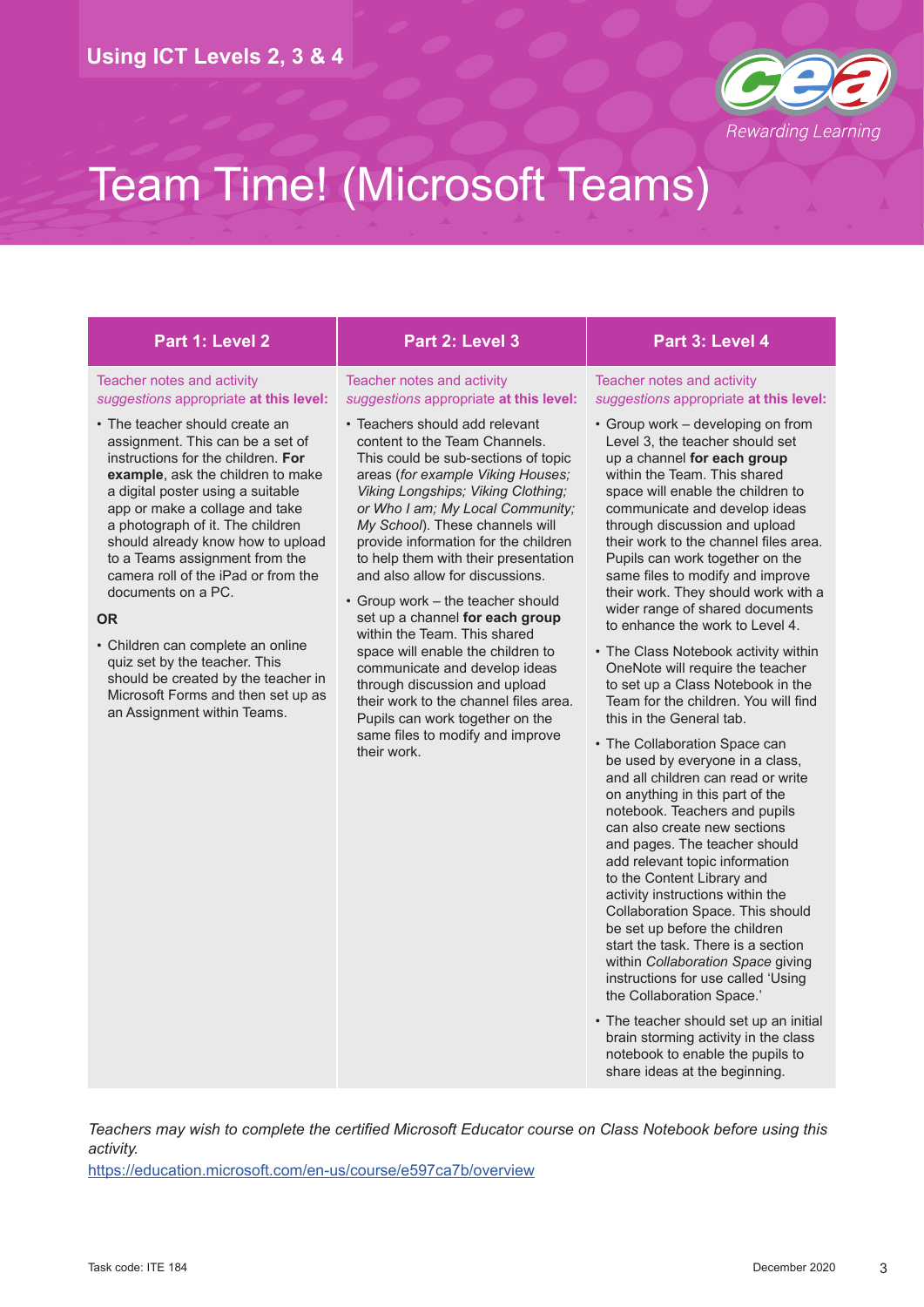

*Some examples of Teams that could be set up for this activity:*

**After School Clubs** – teacher creates private channels for each Club. Children will manage these channels, sharing and uploading content and participating in discussions – with teacher monitoring.

**eSafety** – Channels created on various aspects of eSafety. Children can upload videos, podcasts, posters, presentations of the specific areas to share with others. Take part in discussions about how to stay safe online.

**The World Around Us** – Team could be set up with channels on different aspects of the topic *For example, Titanic, Vikings, Castles, Mighty Me, Local Wildlife*.

**PD&MU** – Set up a Wellbeing hub to support pupils' wellbeing and mental health. Use of CCEA Wellbeing Hub resources.<https://ccea.org.uk/learning-resources/wellbeing-hub>

#### **Managing the Task with pupils**

Pupils should be given opportunities to:

#### **Plan**

Pupils should discuss the importance of working with others and understand how we can help each other and learn from each other. They should talk about how to stay safe online and the things they can do to protect themselves. They will discuss appropriate online behaviour when interacting within a shared space.

Depending on the level they are working at they should plan the content for their digital collaboration/ presentation. This could be via an online discussion, shared PowerPoint, Sway, Class Notebook Collaborative Space, a leaflet, poster. Think about the resources they will use and the design, theme, layout, fonts, images and videos they want to include.

Assign each group or individual a section of the collaboration to work on.

#### **Do**

Pupils should work individually or as a group to collaborate online. They should communicate politely and responsibly to online discussions. They should navigate through the different channels within a Team and access materials relevant to the topic. They should post comments and know how to share work. They will collaborate on a piece of work, such as a document/ presentation/ Form/ Notebook contributing to online discussions.

Pupils should decide who their audience will be and how they are going to present their work. They should work with others to create a shared collaboration ensuring everyone in their group gets to contribute. They can create their own text, images and/or video/ web links.

Depending on the level they are working at, pupils should save, store, retrieve and share their work appropriately. They should understand how to send and respond to emails. They may wish to share their work via video conferencing. This could be presenting their work to another class in the school, for example, Year 7 presenting to Year 3 or it may involve collaborating on shared work and video conferencing with their link school for Shared Education.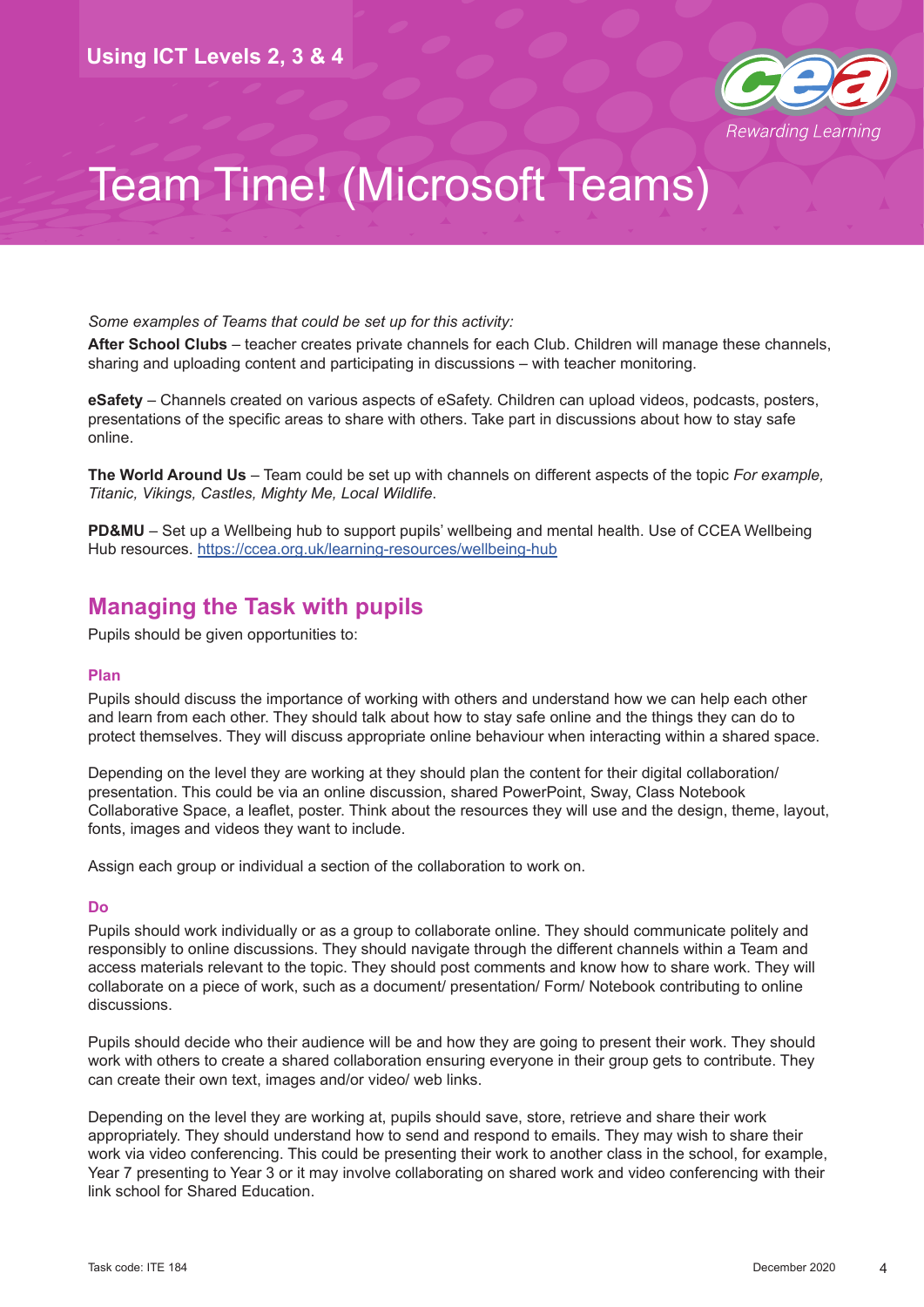

#### **Review**

Pupils should have the opportunity to talk about their work and be able to reflect on how this task links effectively with the Thinking Skills and Personal Capabilities framework.

The 'Comments' feature within Office 365 is a great way to give feedback and allow pupils to see the history of their discussion in the file. Pupils can also tag a specific person with an @mention and they can respond within the file the next time they view it.

Pupils should reflect on how they communicated with others online and if this could be improved. Pupils should talk about what worked well and also any problems faced and discuss what they might do differently next time.

#### **If using as evidence for External Moderation:**

As well as submitting the final product, please include:

- Evidence of planning copy of documents with comments
- Screen shots of pupil interaction and online comments
- Screen recordings
- Pupil evaluation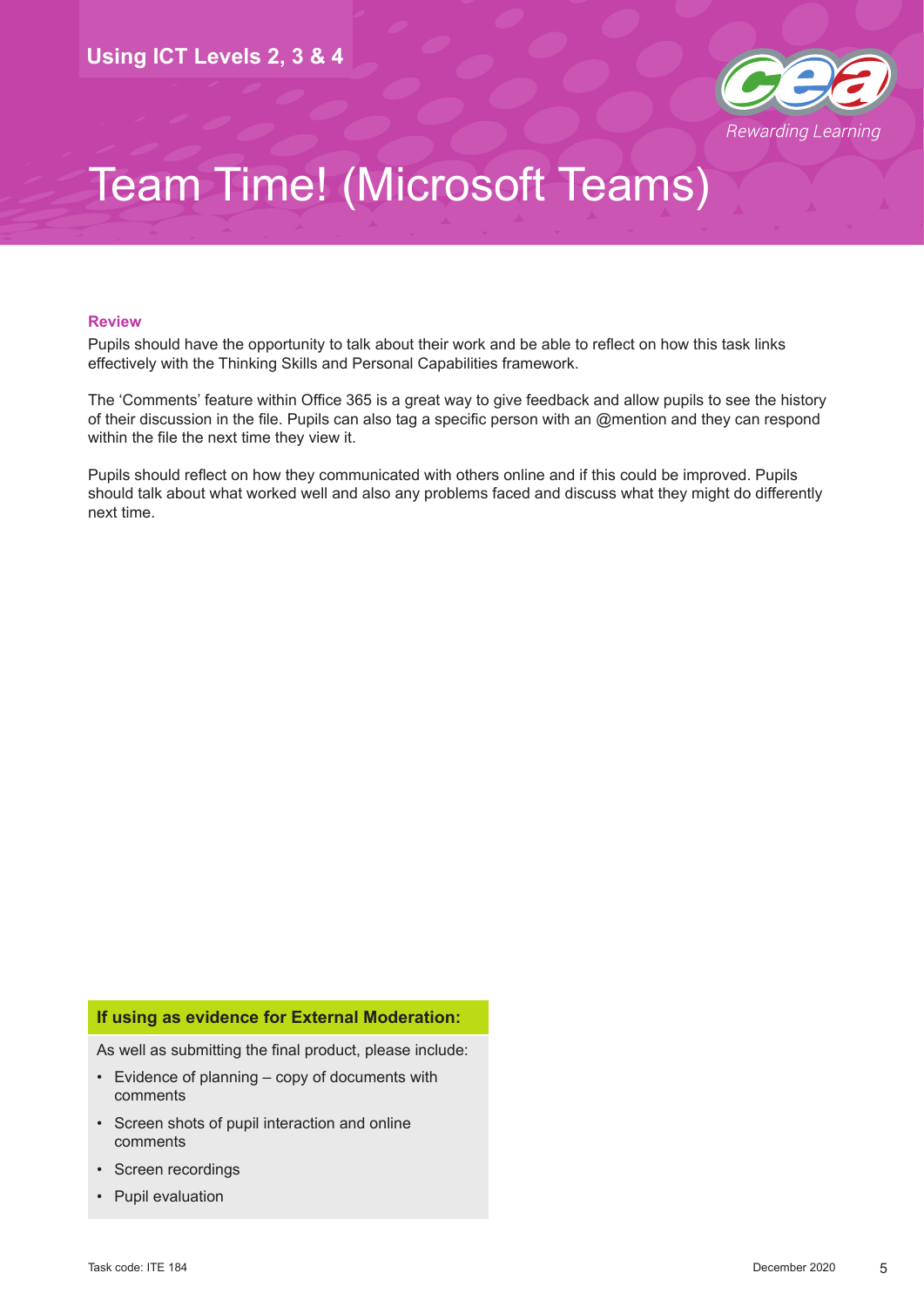

#### **Assessing Pupils' Responses to the Task**

The first column of the Assessment Criteria Grid sets out the Requirements for Using ICT that are covered in this task. Alongside this are the Levels of Progression and the Using ICT Desirable Features for Online Communication at Levels 2, 3 and 4. These Desirable Features have been produced as

guidance for teachers to consider when observing a pupil and assigning a level to a piece of work. When coming to a holistic judgment of the pupil's level of Using ICT competence, teachers should ensure that these Desirable Features are used in conjunction with the Using ICT Levels of Progression.

| <b>Assessment Criteria Grid</b>                                                                                                                                                                                           |                                                                                      |                                                                                                                                                              |                                                                                                                                                                                                                                           |  |  |
|---------------------------------------------------------------------------------------------------------------------------------------------------------------------------------------------------------------------------|--------------------------------------------------------------------------------------|--------------------------------------------------------------------------------------------------------------------------------------------------------------|-------------------------------------------------------------------------------------------------------------------------------------------------------------------------------------------------------------------------------------------|--|--|
| <b>Using ICT Requirements</b>                                                                                                                                                                                             | <b>Level 2</b>                                                                       | Level 3                                                                                                                                                      | Level 4                                                                                                                                                                                                                                   |  |  |
| <b>Explore</b><br>• access, select, interpret and<br>research information from safe<br>and reliable sources.                                                                                                              | Pupils can:<br>• find, select and use<br>information from a<br>given digital source; | Pupils can:<br>· research, select, edit<br>and use information from<br>given digital sources;                                                                | Pupils can:<br>· research, select, edit and<br>use assets from a range of<br>digital sources;                                                                                                                                             |  |  |
| <b>Express</b><br>• create, develop, present and<br>publish ideas and information<br>responsibly using a range of<br>digital media and manipulate<br>a range of assets to produce<br>multimedia products.                 | • create and edit text<br>onscreen, combining<br>images and/or sound;                | • communicate and<br>develop ideas by creating<br>and editing text onscreen<br>- combining this with an<br>appropriate selection of<br>images and/or sounds; | • process found or self-<br>produced assets, including<br>text, data, sound, and still<br>or moving images, and<br>combine these to create,<br>present and communicate<br>their work, showing an<br>awareness of audience and<br>purpose; |  |  |
| <b>Exchange</b><br>• communicate safely and<br>responsibly using a range of<br>contemporary digital methods<br>and tools, exchanging, sharing,<br>collaborating and developing<br>ideas digitally.                        | • identify and talk about<br>ways of communicating<br>digitally;                     | • use a contemporary<br>digital method to<br>communicate or<br>contribute to a<br>supervised online<br>activity;                                             | • use contemporary digital<br>methods to communicate,<br>exchange and collaborate in<br>supervised online activities;                                                                                                                     |  |  |
| <b>Evaluate</b><br>• talk about, review and make<br>improvements to work, reflecting<br>on the process and outcome<br>and consider the sources and<br>resources used, including safety,<br>reliability and acceptability. | • talk about how to<br>improve their work; and                                       | • make modifications to<br>improve their work; and                                                                                                           | • use appropriate ICT tools<br>and features to improve<br>their work; and                                                                                                                                                                 |  |  |
| <b>Exhibit</b><br>• manage and present their<br>stored work and showcase<br>their learning across the<br>curriculum, using ICT safely<br>and responsibly.                                                                 | • save their work.                                                                   | • save using file names<br>and select work to<br>showcase learning<br>digitally.                                                                             | · select, organise, store<br>and retrieve their work to<br>showcase learning digitally<br>in a personalised area.                                                                                                                         |  |  |

**Pupils should demonstrate, when and where appropriate, knowledge and understanding of e-safety including acceptable online behaviour.**

6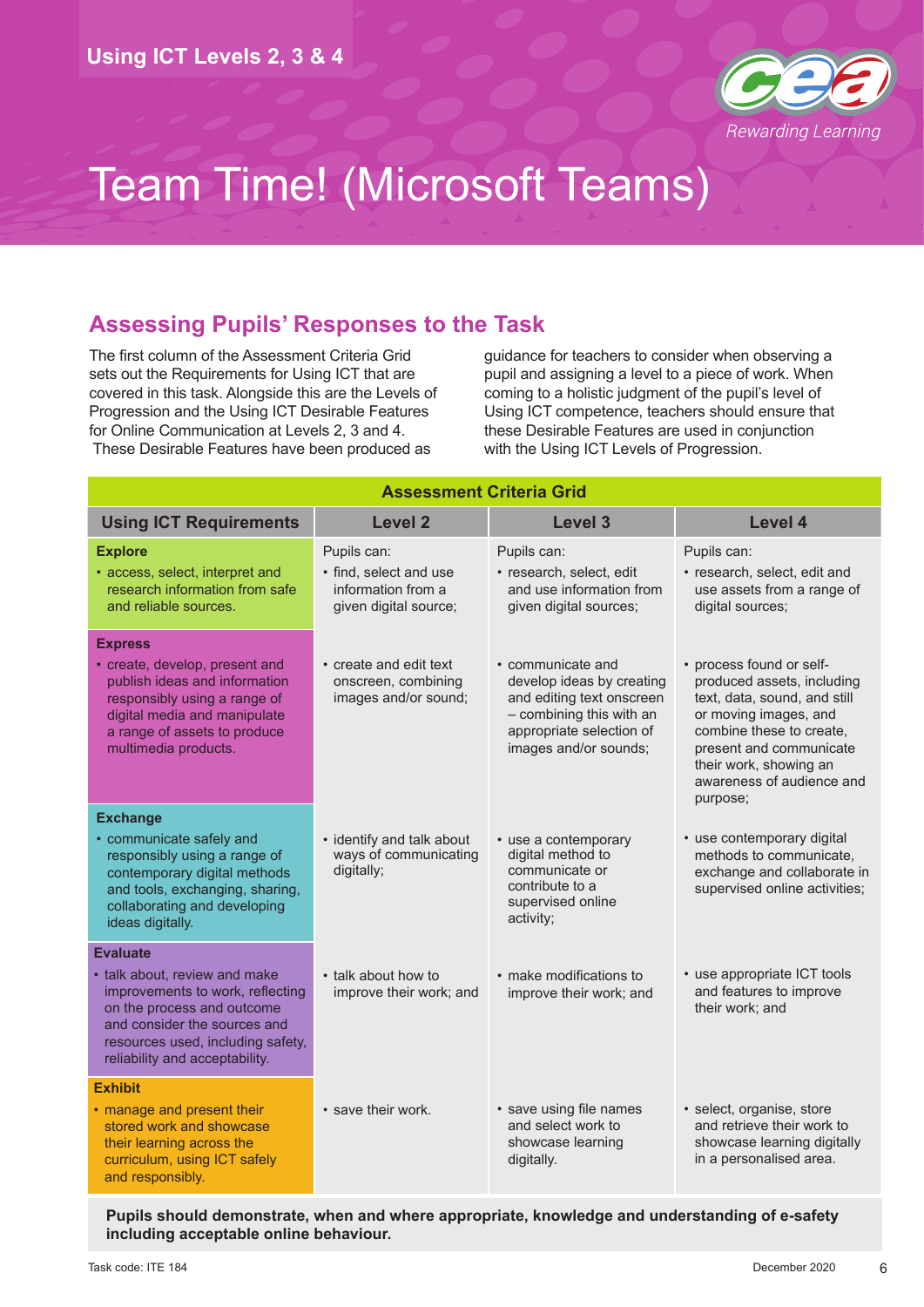

#### **Desirable Features: Online Communication**

#### **Online Communication is where children work together using digital tools to communicate, collect and share ideas to complete a task or create something new.**

Some examples of online collaboration in the Primary Classroom are:

- Video conferencing
- Emails
- Blogging
- Using discussion boards to share ideas
- Using online functions such as commenting to leave opinions on others' work
- Collaborating on a shared document
- Creating material online together
- Sharing work within a Virtual Learning Environment (VLE)
- Using Cloud-based tools to store organise, complete, share and submit work
- Sharing materials eg work such as images or written activities to a wider audience.

| <b>Desirable Features</b>                                                                                                                                                                                                                                                                                                                                                                                                                                                                                                                                                                                                                                      |                                                                                                                                                                                                                                                                                                                                                                                                                                                                                                                                                                |                                                                                                                                                                                                                                                                                                                                                                                                                                                                                         |  |  |  |
|----------------------------------------------------------------------------------------------------------------------------------------------------------------------------------------------------------------------------------------------------------------------------------------------------------------------------------------------------------------------------------------------------------------------------------------------------------------------------------------------------------------------------------------------------------------------------------------------------------------------------------------------------------------|----------------------------------------------------------------------------------------------------------------------------------------------------------------------------------------------------------------------------------------------------------------------------------------------------------------------------------------------------------------------------------------------------------------------------------------------------------------------------------------------------------------------------------------------------------------|-----------------------------------------------------------------------------------------------------------------------------------------------------------------------------------------------------------------------------------------------------------------------------------------------------------------------------------------------------------------------------------------------------------------------------------------------------------------------------------------|--|--|--|
| <b>Online Communication:</b><br><b>Level 2</b>                                                                                                                                                                                                                                                                                                                                                                                                                                                                                                                                                                                                                 | <b>Online Communication:</b><br><b>Level 3</b>                                                                                                                                                                                                                                                                                                                                                                                                                                                                                                                 | <b>Online Communication:</b><br>Level 4                                                                                                                                                                                                                                                                                                                                                                                                                                                 |  |  |  |
| Before working online, pupils need to<br>be aware of e-safety practices.                                                                                                                                                                                                                                                                                                                                                                                                                                                                                                                                                                                       | Before working online, pupils need to<br>be aware of e-safety practices.                                                                                                                                                                                                                                                                                                                                                                                                                                                                                       | Before working online, pupils need to<br>be aware of e-safety practices.                                                                                                                                                                                                                                                                                                                                                                                                                |  |  |  |
| <b>Pupils should:</b>                                                                                                                                                                                                                                                                                                                                                                                                                                                                                                                                                                                                                                          | <b>Pupils should:</b>                                                                                                                                                                                                                                                                                                                                                                                                                                                                                                                                          | <b>Pupils should:</b>                                                                                                                                                                                                                                                                                                                                                                                                                                                                   |  |  |  |
| • talk about how to keep safe and<br>demonstrate appropriate online<br>behaviour using suitable materials<br>such as the CEOP Thinkuknow<br>age-related activities;<br>• explore what cyberbullying means<br>and what to do if they encounter it;<br>• understand the need to keep<br>personal information and<br>passwords private;<br>• recognise the need for a secure<br>password;<br>• know that if they share information<br>online it leaves a digital footprint or<br>trail;<br>• understand that keyword searching<br>is an effective way to locate online<br>information and how to select<br>keywords to produce the best<br>search results; and/or | • view and discuss e-safety materials<br>such as the CEOP Thinkuknow<br>age-related activities;<br>• increase awareness of fake news<br>and learn how to assess what they<br>read online;<br>• learn skills to help determine if<br>something is real or fake;<br>• develop knowledge of the impact<br>of online reputation and how<br>technology can have a negative<br>impact on people's lives;<br>• understand that in gaming and<br>other online forums, not everyone<br>is who they say they are; and<br>• increase awareness of healthy<br>screen time. | • use and discuss e-safety materials<br>such as the CEOP Thinkuknow<br>or Google (Be Internet Awesome<br>(Interland)) age-related activities;<br>• describe issues online that might<br>make someone sad, worried,<br>uncomfortable or frightened;<br>• come up with ways of managing<br>situations and give examples of<br>how to get help if these issues<br>occur either on or offline; and<br>• beware what they share - they will<br>lose control of images once they<br>are sent. |  |  |  |
| • realise that not all websites<br>are equally good sources of<br>information.                                                                                                                                                                                                                                                                                                                                                                                                                                                                                                                                                                                 |                                                                                                                                                                                                                                                                                                                                                                                                                                                                                                                                                                |                                                                                                                                                                                                                                                                                                                                                                                                                                                                                         |  |  |  |

7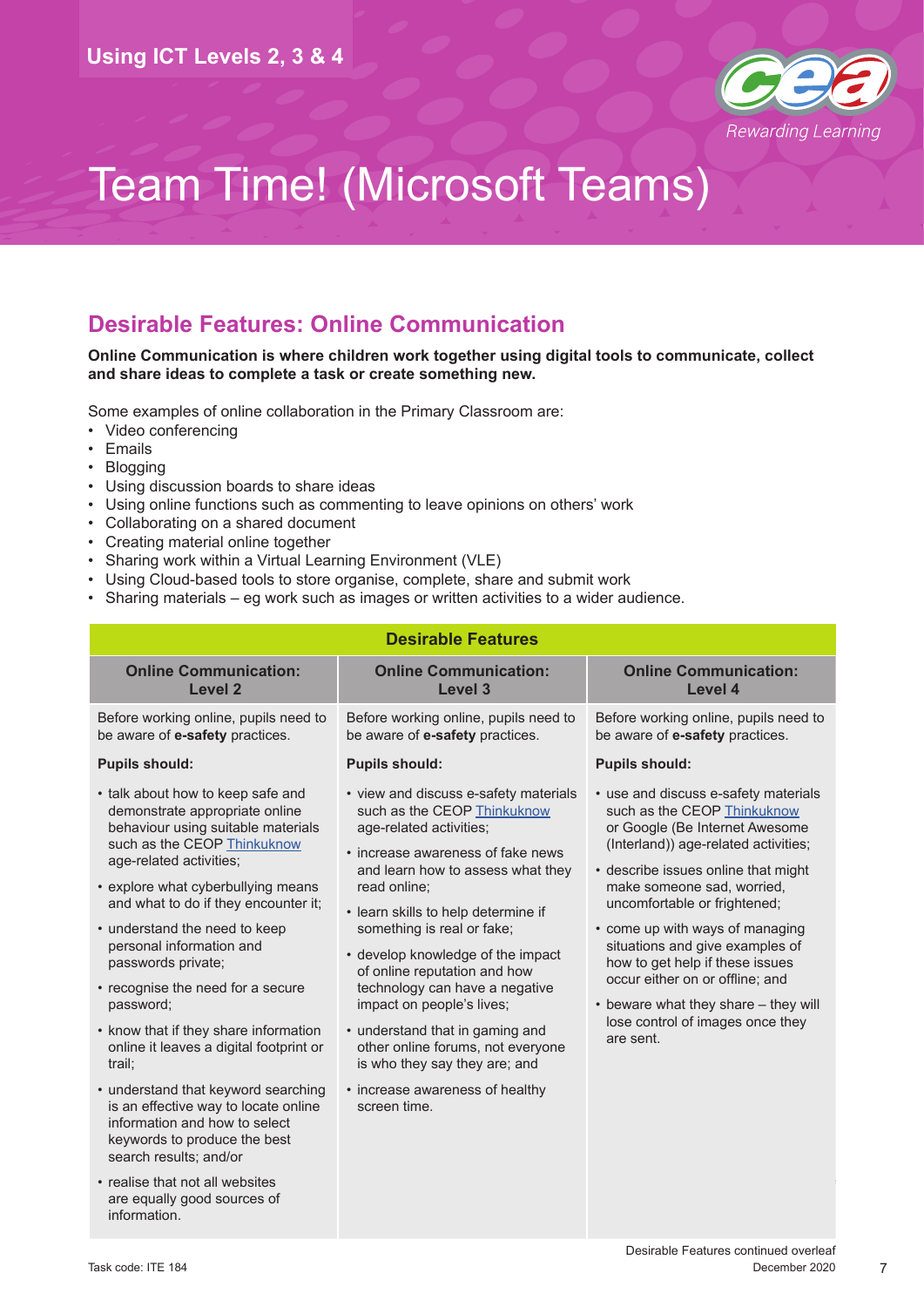

| <b>Desirable Features</b>                                                                                                                                                                                                                                                                                                                                                                                                                                                                                           |                                                                                                                                                                                                                                                                                                                                                                                                                                                                                                                                                                                                                                       |                                                                                                                                                                                                                                                                                                                                                                                                                                                                                                |                                                                                                                                                                                             |                                                                                                                    |  |  |
|---------------------------------------------------------------------------------------------------------------------------------------------------------------------------------------------------------------------------------------------------------------------------------------------------------------------------------------------------------------------------------------------------------------------------------------------------------------------------------------------------------------------|---------------------------------------------------------------------------------------------------------------------------------------------------------------------------------------------------------------------------------------------------------------------------------------------------------------------------------------------------------------------------------------------------------------------------------------------------------------------------------------------------------------------------------------------------------------------------------------------------------------------------------------|------------------------------------------------------------------------------------------------------------------------------------------------------------------------------------------------------------------------------------------------------------------------------------------------------------------------------------------------------------------------------------------------------------------------------------------------------------------------------------------------|---------------------------------------------------------------------------------------------------------------------------------------------------------------------------------------------|--------------------------------------------------------------------------------------------------------------------|--|--|
| <b>Online Communication:</b><br>Level 2                                                                                                                                                                                                                                                                                                                                                                                                                                                                             | <b>Online Communication:</b><br>Level 3                                                                                                                                                                                                                                                                                                                                                                                                                                                                                                                                                                                               | <b>Online Communication:</b><br>Level 4                                                                                                                                                                                                                                                                                                                                                                                                                                                        |                                                                                                                                                                                             |                                                                                                                    |  |  |
| The bullet points below describe<br>what is appropriate at this<br>level. Pupils should cover a<br>combination, but do not have to<br>cover everything.                                                                                                                                                                                                                                                                                                                                                             | The bullet points below describe<br>what is appropriate at this<br>level. Pupils should cover a<br>combination, but do not have to<br>cover everything.                                                                                                                                                                                                                                                                                                                                                                                                                                                                               | The bullet points below describe<br>what is appropriate at this<br>level. Pupils should cover a<br>combination, but do not have to<br>cover everything.                                                                                                                                                                                                                                                                                                                                        |                                                                                                                                                                                             |                                                                                                                    |  |  |
| If using Google Classroom or<br>Microsoft Teams (or equivalent),<br>pupils should:<br>• join a class Team or Google<br>Classroom with a code and reply<br>appropriately to a message posted<br>by your teacher or a classmate;<br>• add a Post to the Stream or<br>Channel, for example ask a<br>relevant question about class or<br>assignments or share relevant<br>resources related to the class<br>subject or topic;<br>• record a message for their class<br>in the Posts area, using the<br>microphone icon; | If using Microsoft Teams (or<br>equivalent), pupils should:                                                                                                                                                                                                                                                                                                                                                                                                                                                                                                                                                                           | If using Microsoft Teams (or<br>equivalent), pupils should:                                                                                                                                                                                                                                                                                                                                                                                                                                    |                                                                                                                                                                                             |                                                                                                                    |  |  |
|                                                                                                                                                                                                                                                                                                                                                                                                                                                                                                                     | • join a class and navigate the main<br>Teams interface viewing content in<br>channels created by their teacher;                                                                                                                                                                                                                                                                                                                                                                                                                                                                                                                      | • join the class and use the sidebar<br>or tabs to view assignments and<br>add work;                                                                                                                                                                                                                                                                                                                                                                                                           |                                                                                                                                                                                             |                                                                                                                    |  |  |
|                                                                                                                                                                                                                                                                                                                                                                                                                                                                                                                     | • participate in an ongoing class<br>discussion with other children in the<br>class, posting relevant replies in<br>response to their contributions;<br>• use the Announcement tool to<br>make a post stand out;<br>• add content to a relevant channel<br>by uploading from OneDrive or a<br>device or adding a link;<br>• complete Assignments and<br>understand how to Turn in;<br>• know how to view Feedback from<br>their teacher and view Grades;<br>• work collaboratively on a shared<br>document such as a PowerPoint<br>or Word document, for example be<br>able to highlight their contribution in<br>a different colour; | • use a tool, such as Flipgrid, to<br>create and upload a video in<br>response to a topic the teacher has<br>set:                                                                                                                                                                                                                                                                                                                                                                              |                                                                                                                                                                                             |                                                                                                                    |  |  |
|                                                                                                                                                                                                                                                                                                                                                                                                                                                                                                                     |                                                                                                                                                                                                                                                                                                                                                                                                                                                                                                                                                                                                                                       | • work with classmates to create a<br>shared document or presentation<br>using Office 365 tools;<br>• know how to share work with a<br>class group for collaboration, such<br>as within a Class Notebook;<br>• view the material the teacher has<br>uploaded to the Content Library;<br>• work on a collaborative project<br>using the collaboration space to<br>engage with peers;<br>• use Microsoft Forms to create a<br>quiz or survey that can be shared<br>and completed with others and |                                                                                                                                                                                             |                                                                                                                    |  |  |
|                                                                                                                                                                                                                                                                                                                                                                                                                                                                                                                     |                                                                                                                                                                                                                                                                                                                                                                                                                                                                                                                                                                                                                                       |                                                                                                                                                                                                                                                                                                                                                                                                                                                                                                | • access and complete an online<br>quiz set by the teacher;                                                                                                                                 |                                                                                                                    |  |  |
| • know how to access Assignments<br>in Teams and attach a piece of<br>work or a photograph of your work<br>for the teacher:<br>• take part in a whole class video<br>meeting using for example Google<br>Meet or MS Teams.                                                                                                                                                                                                                                                                                          |                                                                                                                                                                                                                                                                                                                                                                                                                                                                                                                                                                                                                                       |                                                                                                                                                                                                                                                                                                                                                                                                                                                                                                |                                                                                                                                                                                             |                                                                                                                    |  |  |
|                                                                                                                                                                                                                                                                                                                                                                                                                                                                                                                     |                                                                                                                                                                                                                                                                                                                                                                                                                                                                                                                                                                                                                                       |                                                                                                                                                                                                                                                                                                                                                                                                                                                                                                | • know how to work within the<br>Student Notebook so the teacher<br>can see their work, for example<br>complete an online homework<br>within their Notebook and access<br>teacher feedback; | understand how to access and<br>interpret the results;                                                             |  |  |
|                                                                                                                                                                                                                                                                                                                                                                                                                                                                                                                     |                                                                                                                                                                                                                                                                                                                                                                                                                                                                                                                                                                                                                                       |                                                                                                                                                                                                                                                                                                                                                                                                                                                                                                |                                                                                                                                                                                             | • upload a wider range of work such<br>as a video, podcast or PowerPoint<br>to the Assignment section of<br>Teams; |  |  |
|                                                                                                                                                                                                                                                                                                                                                                                                                                                                                                                     |                                                                                                                                                                                                                                                                                                                                                                                                                                                                                                                                                                                                                                       | • use the Comments or Conversation<br>tool to feedback, chat and work in<br>real-time;                                                                                                                                                                                                                                                                                                                                                                                                         | • present work to the teacher and<br>classmates via MeetNow, change<br>background and share screen;                                                                                         |                                                                                                                    |  |  |
|                                                                                                                                                                                                                                                                                                                                                                                                                                                                                                                     | • take part in a videoconference                                                                                                                                                                                                                                                                                                                                                                                                                                                                                                                                                                                                      | • create a blog, using for example                                                                                                                                                                                                                                                                                                                                                                                                                                                             |                                                                                                                                                                                             |                                                                                                                    |  |  |

using the raise hand and chat tools to interact with the class and

teacher.

Digital Leaders Blog on Weebly.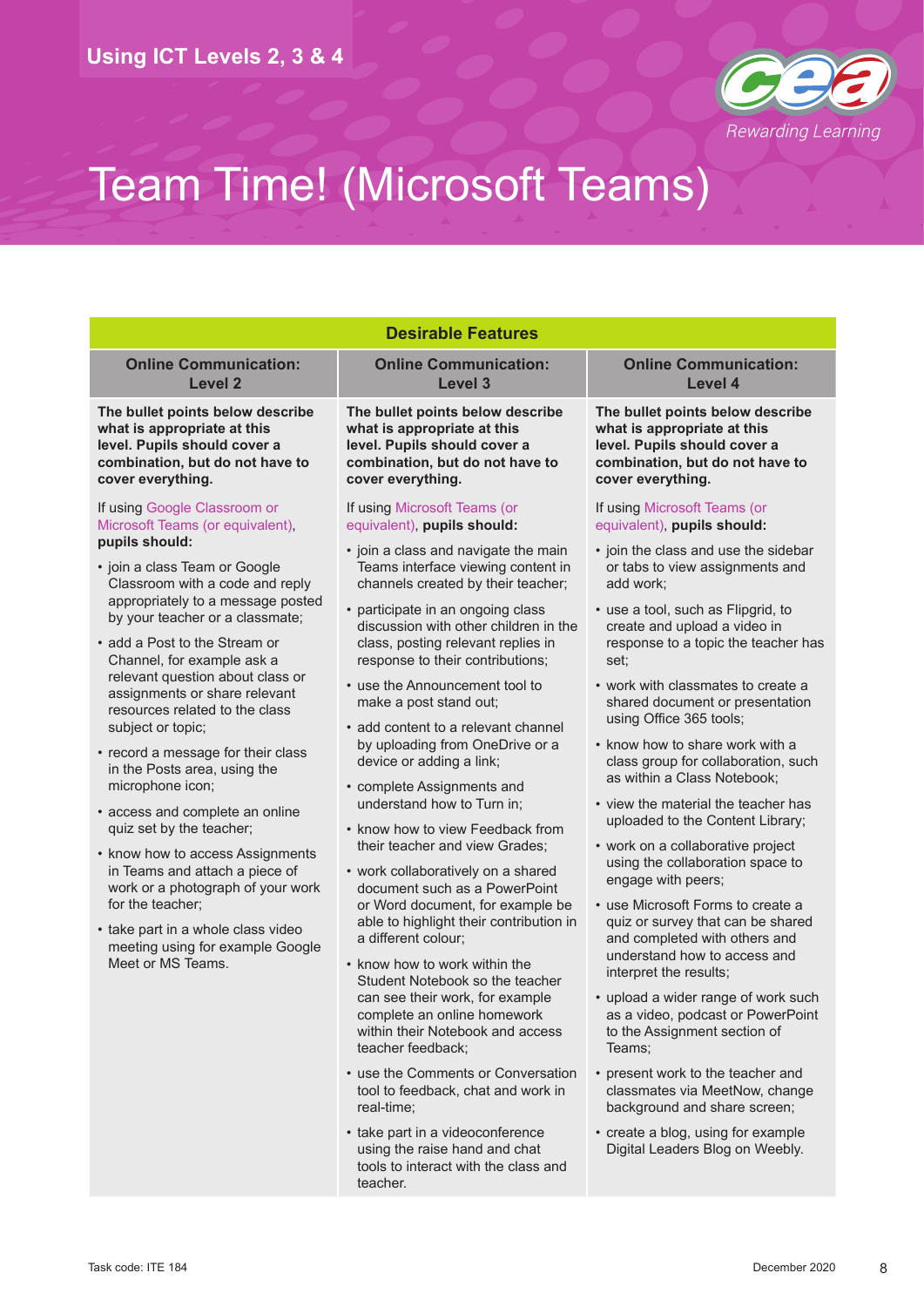### **Part 1**

- Join a class Team with the code your teacher has given you.
- Add a comment to the channel responding to a question or statement your teacher and /or classmates have asked.
- Access the Assignment or Quiz your teacher has set and complete your work. View the feedback comments from your teacher.
- Talk about what you found hard/easy about this activity and how you could improve your work.

| <u> Album a shekara ta 1999 na shekara ta 1991 na shekara ta 1991 na shekara ta 1991 na shekara ta 1991 na shekara ta 1991 na shekara ta 1991 na shekara ta 1991 na shekara ta 1991 na shekara ta 1991 na shekara ta 1991 na she</u><br>and the control of the control of          |        |
|------------------------------------------------------------------------------------------------------------------------------------------------------------------------------------------------------------------------------------------------------------------------------------|--------|
| $\checkmark$                                                                                                                                                                                                                                                                       |        |
| the control of the control of the control of the control of<br>the control of the control of the<br>the contract of the contract of                                                                                                                                                |        |
| <b>Contract Contract Contract Contract</b><br><u> Albanya di Bandari Bandari Bandari Bandari Bandari Bandari Bandari Bandari Bandari Bandari Bandari Bandari Bandari Bandari Bandari Bandari Bandari Bandari Bandari Bandari Bandari Bandari Bandari Bandari Bandari Bandari B</u> |        |
|                                                                                                                                                                                                                                                                                    | $\sim$ |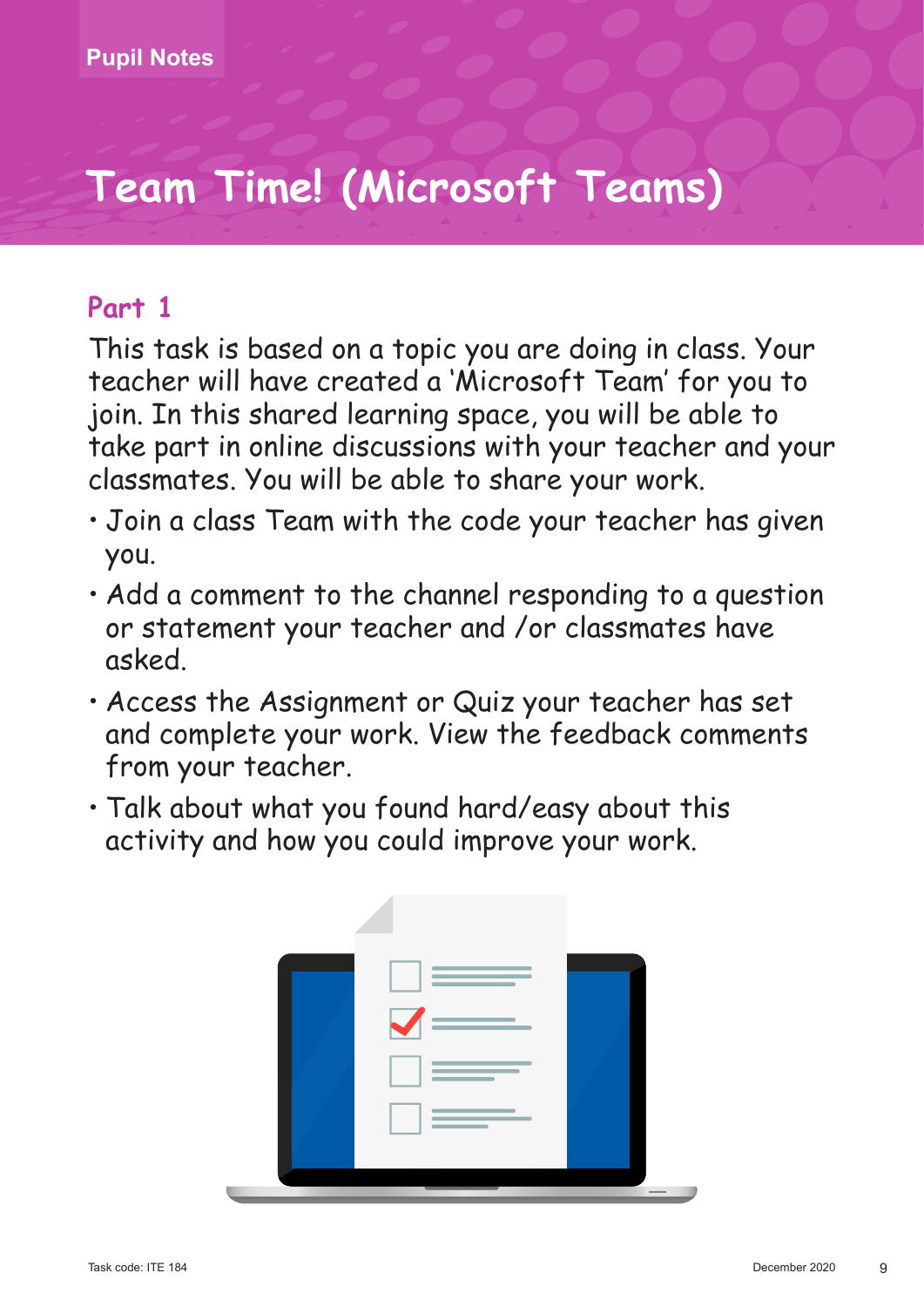## **Part 2**

- Join a class Team with the code your teacher has given you.
- View the topic material in the Channels your teacher has set up.
- Add comments to channels responding to your teacher and/or classmates.
- In the group channel your teacher has set up, create a collaborative presentation using PowerPoint or Sway with your classmates. Assign each person/pair a section to work on together.
- Using the 'Comments' tool within Office 365 add, review and reply to comments from your peers.
- Comment on a presentation created by another group.
- Talk about how you could improve your work and make any changes necessary.

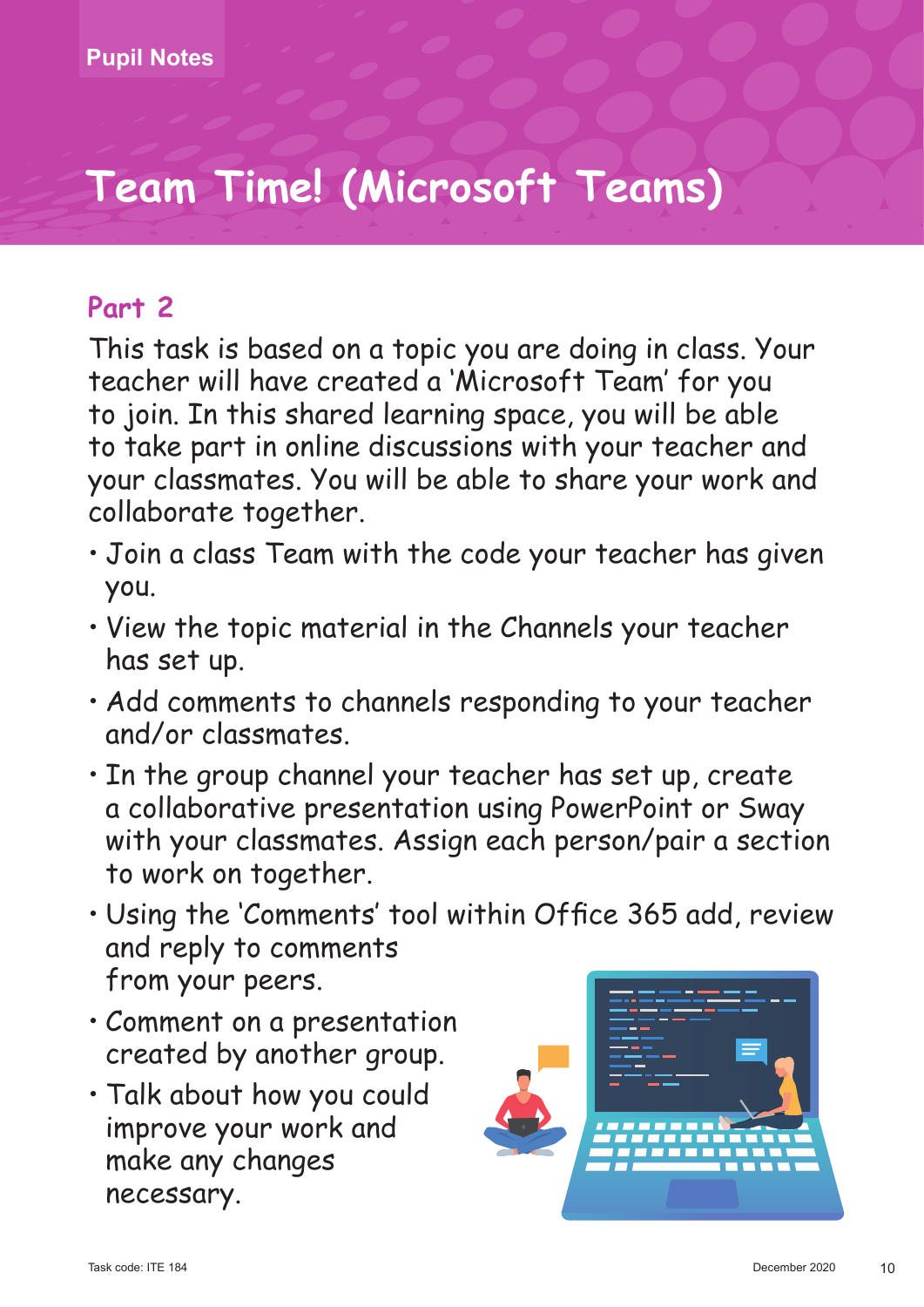### **Part 3a: Group Channels**

- Join a class Team with the code your teacher has given you.
- View the topic material in the Channels your teacher has set up.
- Add comments to channels responding to your teacher and/or classmates.
- In the group channel your teacher has set up, create a collaborative project with your classmates. This could be a presentation using PowerPoint or Sway or an iMovie or podcast that you have worked on together and uploaded to your shared space.
- Using the 'Comments' tool within Office 365 add, review and reply to comments from your peers if using Office tools.
- Comment on a presentation/document/movie/podcast created by another group.
- Talk about how you could improve your work and make any changes necessary.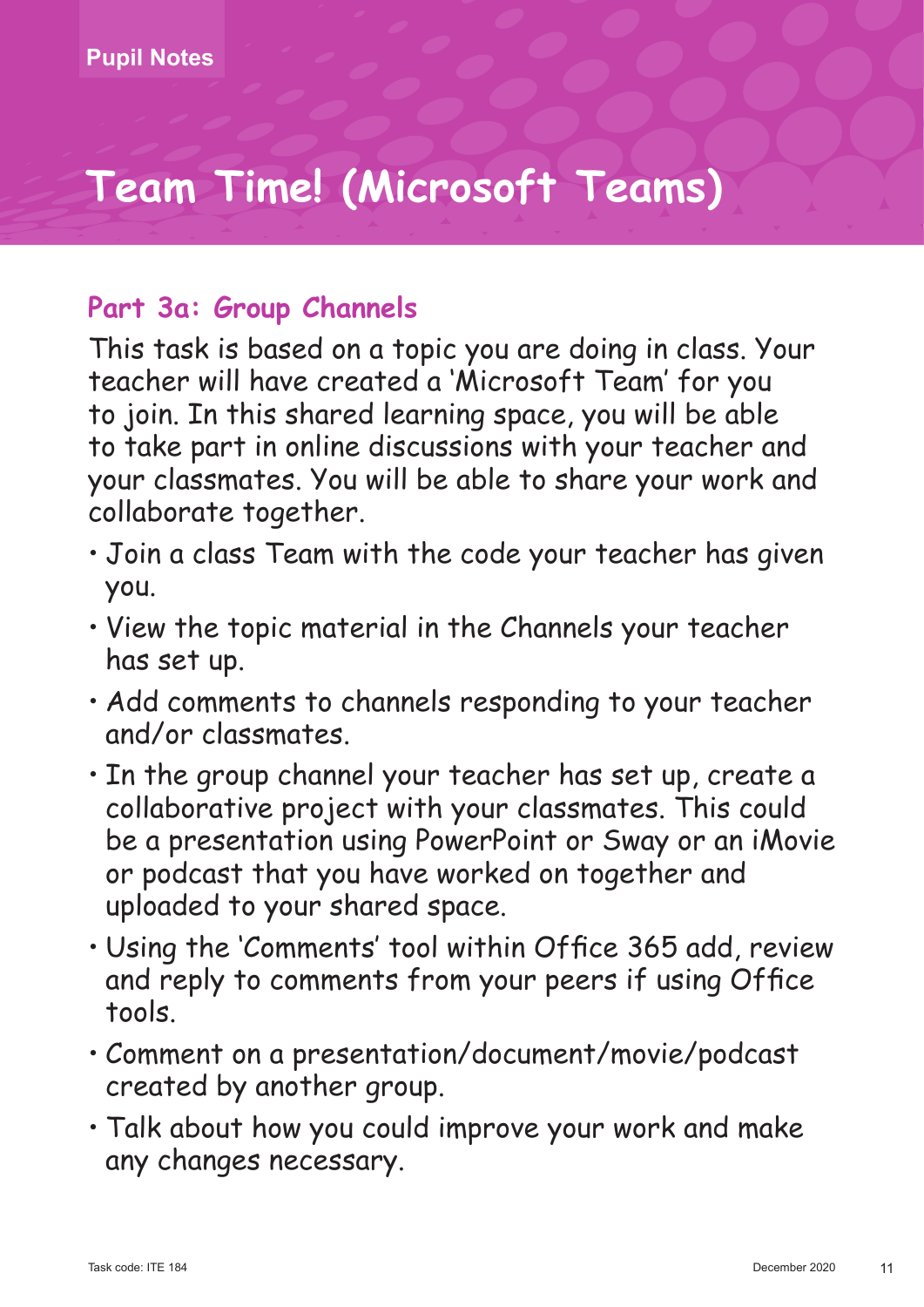### **Part 3b: Class Notebook**

- Join a class Team with the code your teacher has given you.
- Go to the Class Notebook your teacher has set up within the General Channel and navigate to the Collaboration Space.
- Take part in an introductory brain-storming activity set up by your teacher. Everyone will be able to contribute and edit this activity at the same time and see each other's comments. (You can type your response or use the inking feature to 'Think with Ink.')
- In your groups, plan a project on a particular topic, work within your group to assign specific sections to each person.
- Make use of the tools within Class Notebook inking, recording, inserting photos, web links, comments etc.
- You can present your work to another class or school using the 'Meet' video conference facility within Teams. Share your screen and in your group present your work.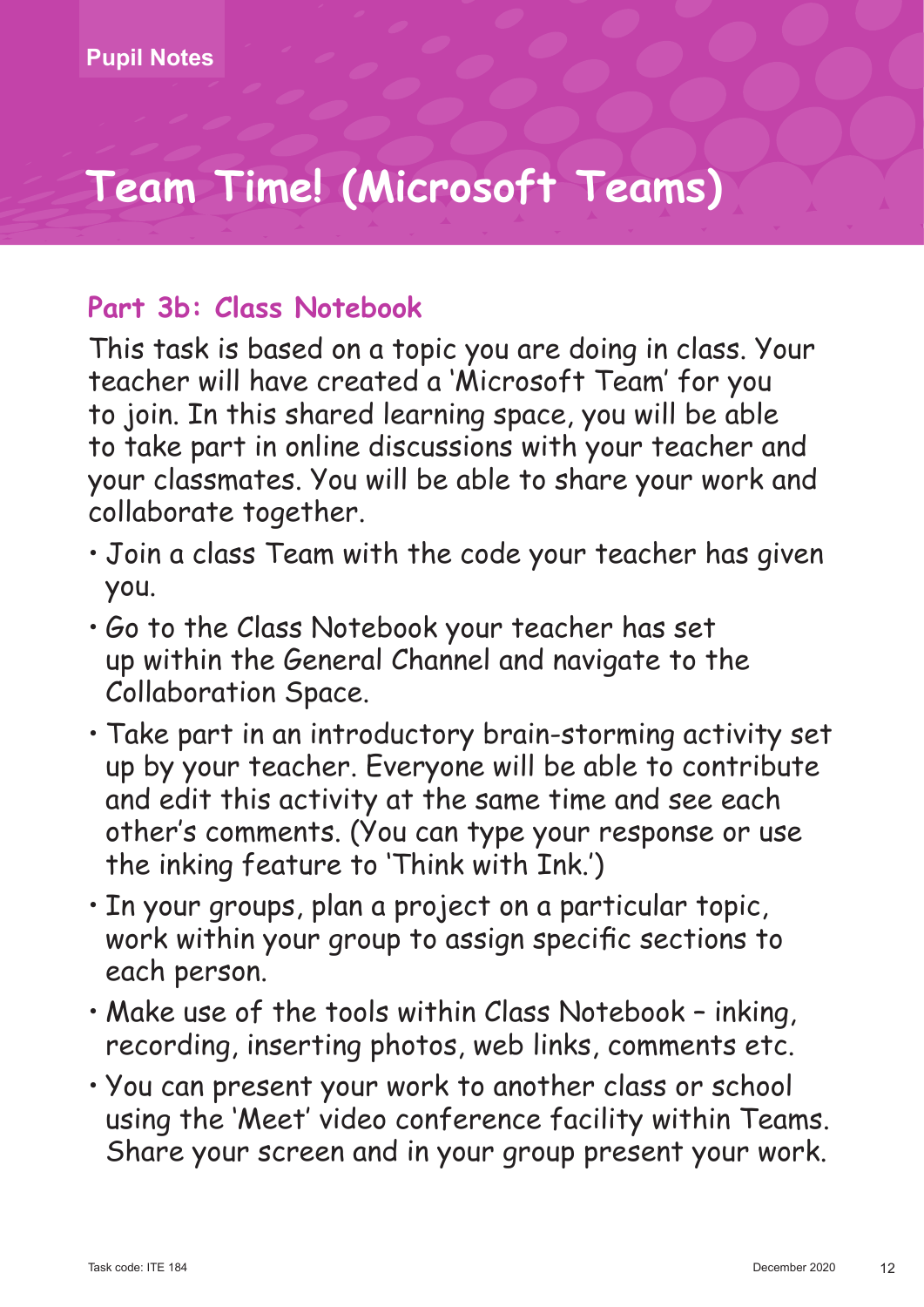## **Part 3c: Create a quiz using Microsoft Forms**

This task is based on a topic you are doing in class. Your teacher will have created a 'Microsoft Team' for you to join. In this shared learning space, you will be able to take part in online discussions with your teacher and your classmates. You will be able



to share your work and collaborate together.

- Join a class Team with the code your teacher has given you.
- In a small group, create a Quiz or Survey (Form) linked to the topic you have been learning about through your Team channels.
- Give your quiz/form a title and add images where relevant to enhance the appearance.
- Choose a theme and then decide on the different sections within your form.
- Think about the type of questions you wish to include. E.g. Choice, Text.
- Remember in Quiz to set the correct answer for each question and assign points for each correct answer. Make sure you set the 'Required' answer button so no one leaves a question out.
- Share your quiz/form with your class. View and analyse the results and present your findings to your class.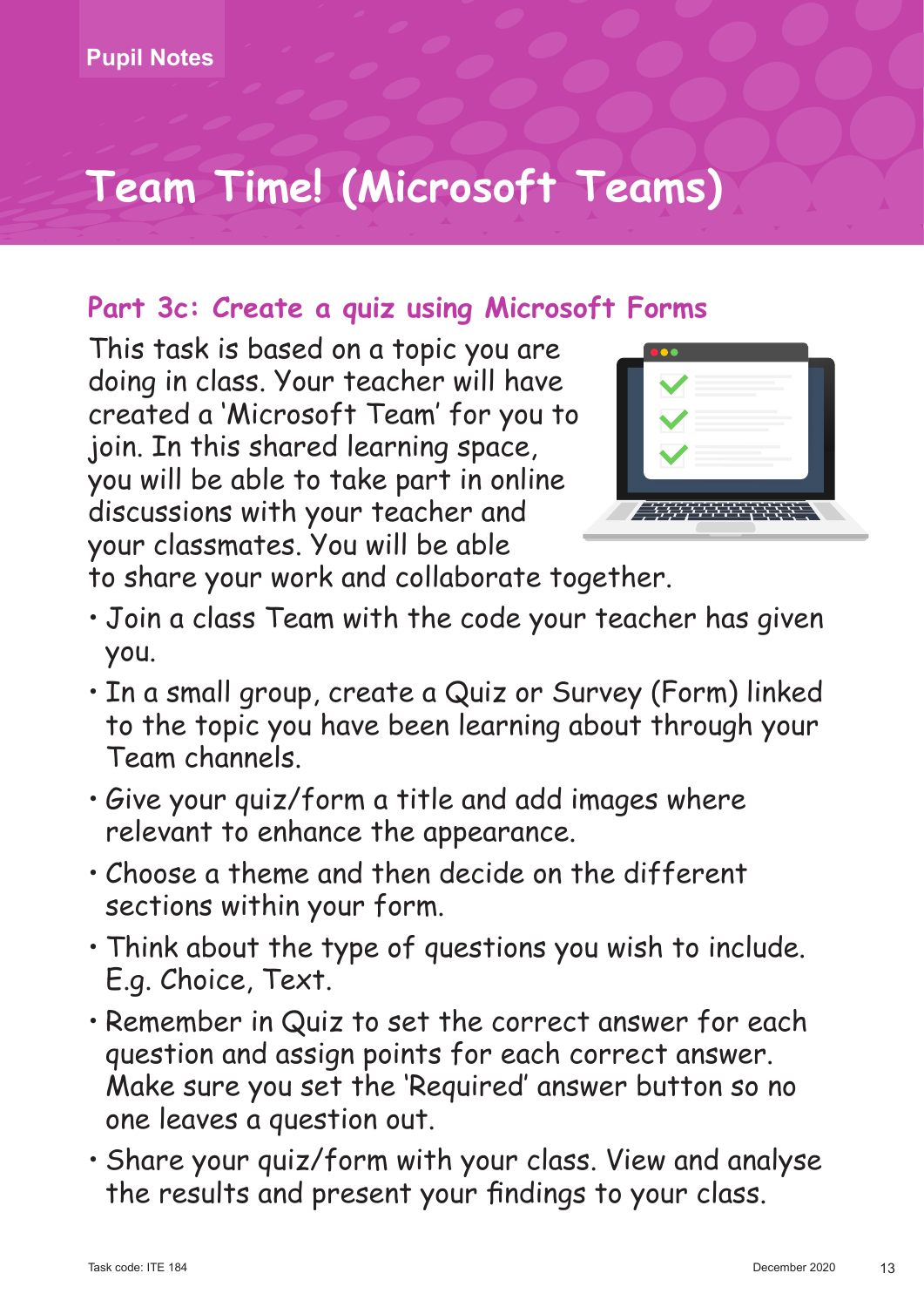### **Part 3d: Create a collaborative Sway presentation**

- Join a class Team with the code your teacher has given you.
- Using Sway through Office 365 you will work together to present information on a topic assigned by your teacher. In your group, plan a project on a particular topic, work within your group to assign specific sections to each person.
- You want everyone in your group to be able to create, edit and revise changes.
- Work together in your group to set up the introduction. Then when sharing the Sway for collaboration through email, one person should select 'Invite people to edit' and share that collaboration link.
- Each person in the group should work on their assigned section. They can add a variety of media, such as text, photographs, audio recordings, video links etc.